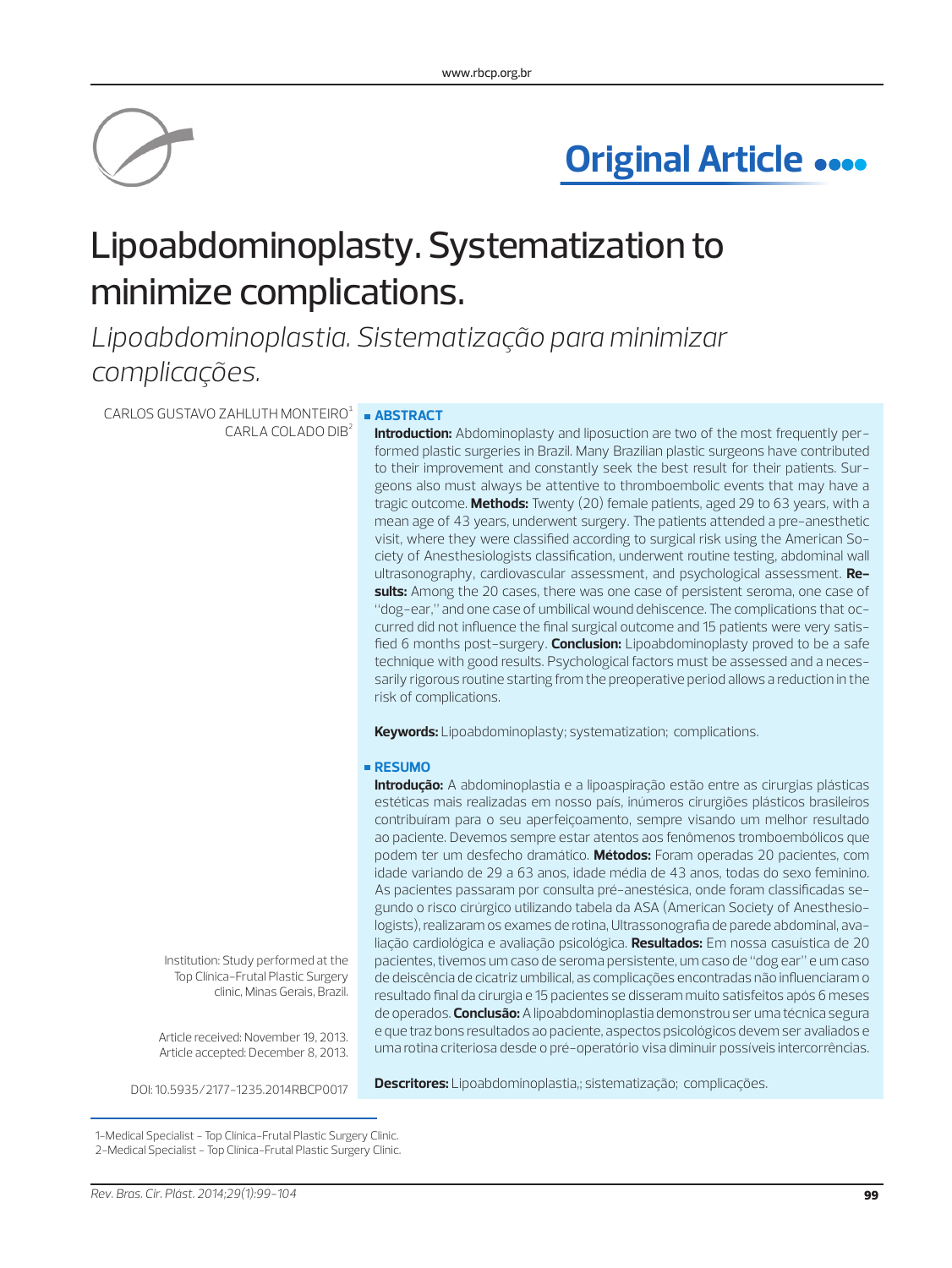## **INTRODUCTION**

Per a recent study by the Brazilian Society of Plastic Surgery and the International Society for Aesthetic Plastic Surgery, liposuction and abdominoplasty are the first and fourth most frequently performed plastic surgeries in Brazil<sup>1</sup>. For more than a century, since the study by Kelly<sup>2</sup>, many surgeons have acquired an interest in the technique and contributed towards its improvement. In Brazil, surgeons such as Callia<sup>3</sup>, Pitanguy<sup>4,5</sup>, Baroudi<sup>6</sup>, Hakme<sup>7</sup>, Avelar<sup>8,9</sup> and Saldanha<sup>8</sup>, among others, have gained prominence with their contributions to better outcomes for patients while always maintaining the fundamental principles of the technique. These principles are transverse low abdominal incision, plication of the abdominal muscles, resection of the excess abdominal flap and umbilical transposition.

There is a perfect marriage between the contributions of Illouz<sup>10,11</sup>, who described liposuction in the 1980s, and surgery with selective detachment of the abdominal flap, described by Saldanha<sup>12</sup>, resulting in a more complete operation with fewer complications. Abdominoplasty is no longer the only solution to enhance abdominal contour, since liposuction can also be used. Through combined surgery, outcomes were more satisfactory to both the surgeon and the patients, whose demands increase each year. The reduction in flap detachment area and the preservation of abdominal perforating vessels gave rise to the era of lipoabdominoplasty (Saldanha et al., Avelar<sup>2,9,12</sup>) without necrosis of the large flap that was once observed. With preservation of the vascularization of most of the abdominal flap, lipoabdominoplasty became indicated for a large group of patients and problems such as seroma, epitheliosis, and skin necrosis, especially in smokers, significantly decreased, since skin detachment was reduced<sup>12,13,14</sup>.

The aim of this study is to demonstrate the authors' experience with systematization in lipoabdominoplasty, with particular attention to the prophylaxis of thromboembolic events (deep vein thrombosis and pulmonary embolism), which may have a tragic outcome<sup>15</sup>.

## **METHODS**

Between January and July 2012, 20 female patients, aged 29 to 63 years old, with mean age of 43 years, underwent surgery. The patients attended a pre-anesthetic visit, where they were classified according to surgical risk using the American Society of Anesthesiologists (ASA) classification, underwent routine testing, abdominal wall ultrasonography, cardiovascular assessment, and psychological assessment.

The patient inclusion criteria were good overall health, normal preoperative exams, ASA surgical risk of 1 or 2 and a real expectation of surgical outcome. Patients who were smokers, had diabetes, or had hypertension or abdominal wall hernias were excluded from the study. All patients signed an informed consent form<sup>16</sup> and underwent routine photographic documentation. The patients were requested not to take Ginkgo Biloba, anti-inflammatory drugs, paracetamol, aspirin, or oral contraceptives in the 10 days prior to the surgery.

# Surgical technique Surgical procedures were as follows

The patient was placed in the prone position and was placed under spinal anesthesia and sedation. The dorsal region and flanks were infiltrated with a solution of 0.9% saline + adrenaline in a ratio of 1:500,000. Liposuction of the dorsal region and flanks was performed. The patient was placed in the supine position. A 6-7cm mark for abdominoplasty was made above the vaginal fold. The supraumbilical abdominal region and flanks were infiltrated with a solution of 0.9% saline + adrenaline in a ratio of 1:500,000. The abdomen was detached by tunneling towards the xiphoid appendix. Strict hemostasis was applied. Muscular aponeurotic plication of the abdominal rectus was performed over the midline with 2-0nylon thread. Umbilical fixation was performed with four cardinal points using 4-0nylon thread. Infraumbilical flap resection (classic abdominoplasty) and two-plane fixation (subcutaneous and intradermal) were performed using 2-0nylon threads. The abdomen was marked for navel reconstruction using to the rectangular technique<sup>17</sup>. A vacuum drain was placed and fixed with 2-0nylon thread. Local dressing using nebacetin ointment, Dersani ointment, gauze, and microporation was applied. The surgical belt was placed. Liposuction was performed to remove 1000-4000 mL over 2.5-4h.

For deep vein thrombosis prophylaxis, all patients used compression stockings and a device providing a continuous and sequential massage. Drug-based prophylaxis was performed by subcutaneous injection of low molecular weight heparin 6 h post-surgery, using a dosage as determined by Table 3 15,19,20. Intravenous application of 2 g Keflin was used to prevent infections during anesthetic induction (Figure 1).



 **Figure 1.** *Before operation.*

Walking was encouraged as soon as motion in the legs was possible. Patients stayed overnight at the hospital and were discharged the next morning as long as they had been able to eat and showed diuresis. An antibiotic, an anti-inflammatory, and an analgesic were prescribed for seven days.

During the post-operative course, the drain was removed and the dressing was replaced on day 3 post-operation. The patients were examined weekly until the end of the first month, at the end of the third month, and at the end of the sixth month. Photographs were taken one, three, and six months post-operation. Possible surgical complementation was assessed at the end of the sixth month, with consideration of the patients' complaints and photographic documentation.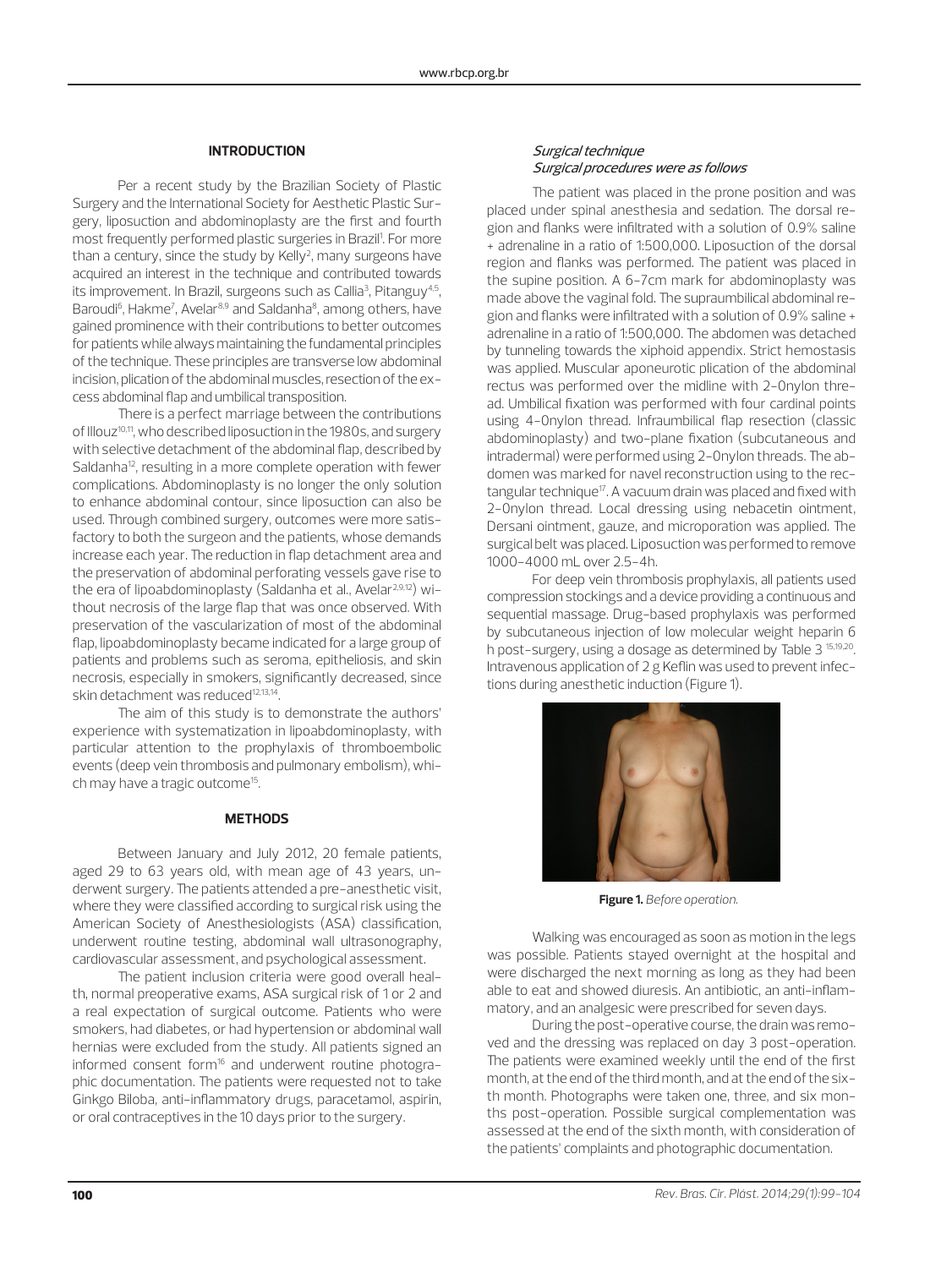# **RESULTS**

From a total of 20 operated patients, the complications that occurred were one persistent seroma, where the patient was drained weekly for 4 weeks to resolve the symptoms, one case of "dog-ear" (skin redundancy around the scar), and one case of umbilical wound dehiscence, which resolved with local dressings in two weeks.

None of the complications mentioned above represented an impairment to the outcome of the surgery. The patient presenting with dog-ear underwent corrective operation with local anesthesia within 8 months. The patient with epidermolysis of the umbilical wound was the most obese patient and had the thickest adipose panniculus in our study. The patients' level of satisfaction at 6 months post-surgery was assessed through a simple questionnaire with the options "very satisfied," "satisfied," and "unsatisfied." Of the 20 patients, 15 were very satisfied and 5 were satisfied (Figures 2-10).

The number of complications was similar to that reported in the literature, and the inclusion criteria and sample certainly contributed to the absence of complications such as flap necrosis, hematoma, and deep vein thrombosis (DVT), as shown in Table 120,21.



**Figure 2.** *One month post-operation.*



**Figure 3.** *Before operation.*



**Figure 4.** *One month post-operation.*



**Figure 5***. Before operation.*



**Figure 6***. One month post-operation.*



**Figure 7.** *Before operation.*



**Figure 8.** *Three months post-operation.*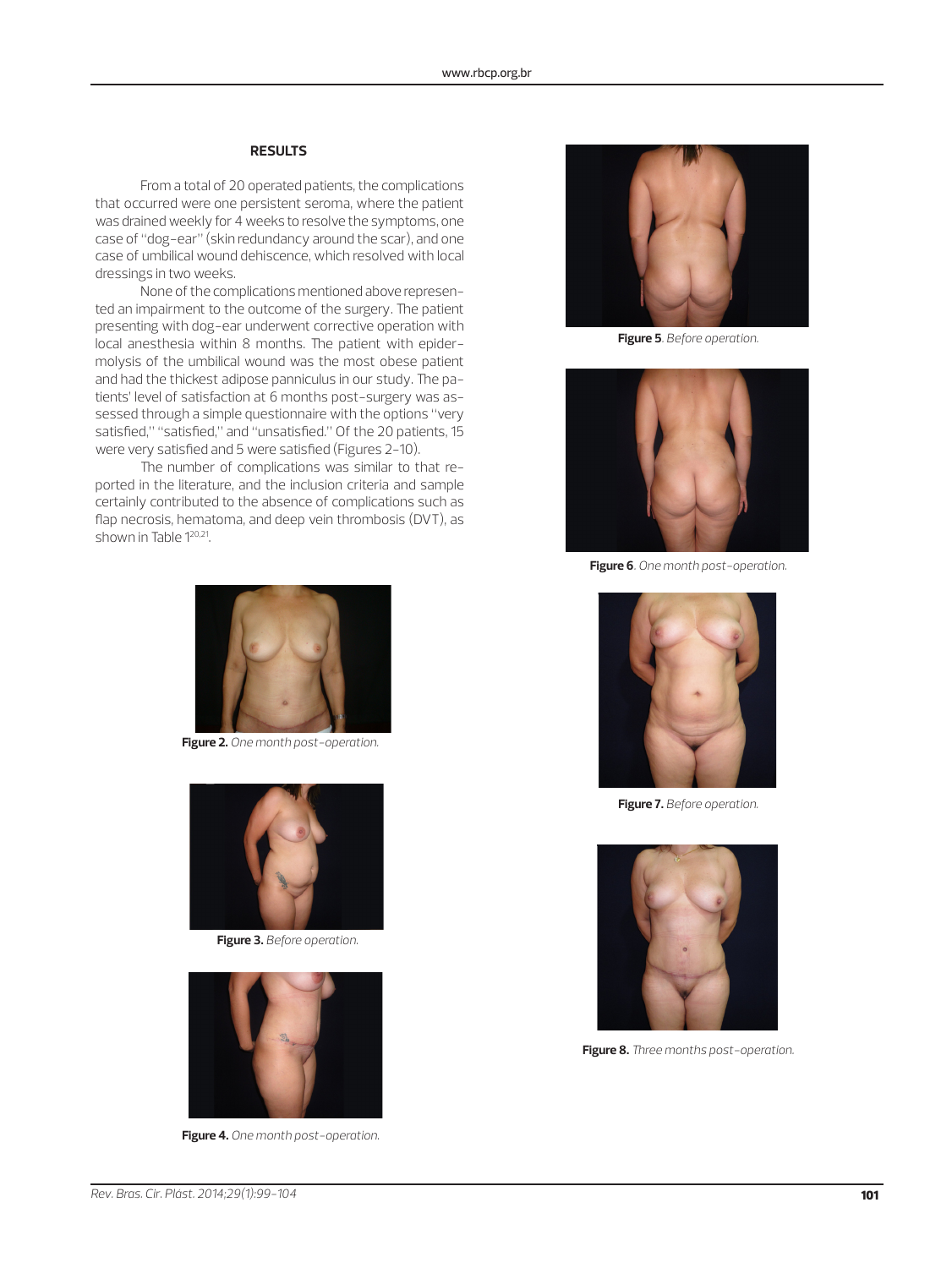

**Figure 9.** *Before operation.*



**Figure 10.** *Six months post-operation.*

**Table 1***.* Incidence of complications.

| Complications reported in |                               |  |
|---------------------------|-------------------------------|--|
| the literature the study  | Data found in                 |  |
| Seroma                    | $1$ case $-5\%$ 1.0 to 4.2%   |  |
| Hematoma                  | $5.0$ to 6.1%                 |  |
| Dehiscence                | 01 caso - $5\%$ 3,0 a $5,4\%$ |  |
| <b>Necrosis</b>           | 4,8a6,0%                      |  |
| *DVT                      | 1,0 a 1,1%                    |  |
| Blood transfusion         | $3,4$ a $17,6%$               |  |
| Infection                 | 2,2a7,3%                      |  |
| Pulmonary embolism        | 0.5a0.8%                      |  |

*\*TVP (Trombose venosa profunda)*

## **DISCUSSION**

Plastic surgery has always been very prominent in the media and the search for a perfect body, particularly in tropical countries like Brazil. Patients' demands increase every year, compounded by lawsuits against plastic surgeons. In a study

conducted by the Regional Council of Medicine of the State of São Paulo between 2000 and 2006, plastic surgery was the most frequently sued medical specialty<sup>22,23</sup>.

Women represent the vast majority of plastic surgery patients 24 and, due to their active social lives, demand fast recovery, which requires a less traumatic operation with better outcomes than the ones achieved in previous decades. This complicates the job of the surgeon.

Every surgery carries the risk of complications and it is the physician's task to request preoperative tests and perform a proper assessment of the patient. Outcome success begins with a well-performed evaluation. Abdominoplasty significantly contributes towards a better silhouette, but is impossible to perform in regions with localized fat such as the flanks and back. By combining liposuction, a more harmonious result is achieved.

The studies performed by Saldanha et al., with a selective abdominal flap detachment to preserve vascularization on its side, have significantly contributed to a reduction in flap complications and have enabled concomitant liposuction. This was very evident in a study using Doppler<sup>12,26</sup>.

During preoperative psychological assessment, the patient is examined for dysmorphophobia (body dysmorphic disorder). Patients with this disorder are never pleased with the result, which may affect the doctor-patient relationship. Here, we used the Pisa scale modified by D'Assumpção<sup>26</sup> (Chart 1).

The high morbimortality of DVT and pulmonary embolism justify our concern with this topic. We performed mechanical and drug-based prophylaxis following a score table used in a study by Anger et al., which classifies patients as being at low-risk, moderate-risk, and high-risk for thromboembolic phenomena18, as shown in Tables 2 and 3. Lipoabdominoplasty, due to its operative time and patient's position post-operation, classifies the patient at least as medium-risk. As shown in Virchow's triad (endothelial injury, hypercoagulability status

| <b>Tabela 2.</b> Risk factors for deep vein thrombosis. |                |                                                   |        |  |
|---------------------------------------------------------|----------------|---------------------------------------------------|--------|--|
| Clinical                                                | Points         | Surgical                                          | Points |  |
| Age $>60$ years                                         | 2              | Operative time > 60 min                           |        |  |
| Obesity BMI*>30                                         | 1              | 1<br>Fowler's position                            |        |  |
| Neoplasm present                                        | $\overline{2}$ | Abdominal dermolipectomy                          |        |  |
| Smoker                                                  | 1              | Liposuction                                       | 1      |  |
| Previous immobili-<br>zation > 24 h                     | $\overline{2}$ | Silicone prosthesis inclusion<br>(gluteus, thigh) |        |  |
| Venous insufficiency                                    | $\overline{2}$ | Associated aesthetic sur-<br>geries               |        |  |
| DVT <sup>**</sup> or previous<br>embolism               | 2              | Breast reconstruction with<br>flaps               |        |  |
| Burns                                                   | $\mathfrak{D}$ |                                                   |        |  |
| Oral contraceptives                                     | 1              |                                                   |        |  |

\*BMI (Body mass index) \*\*DVT (Deep vein thrombosis)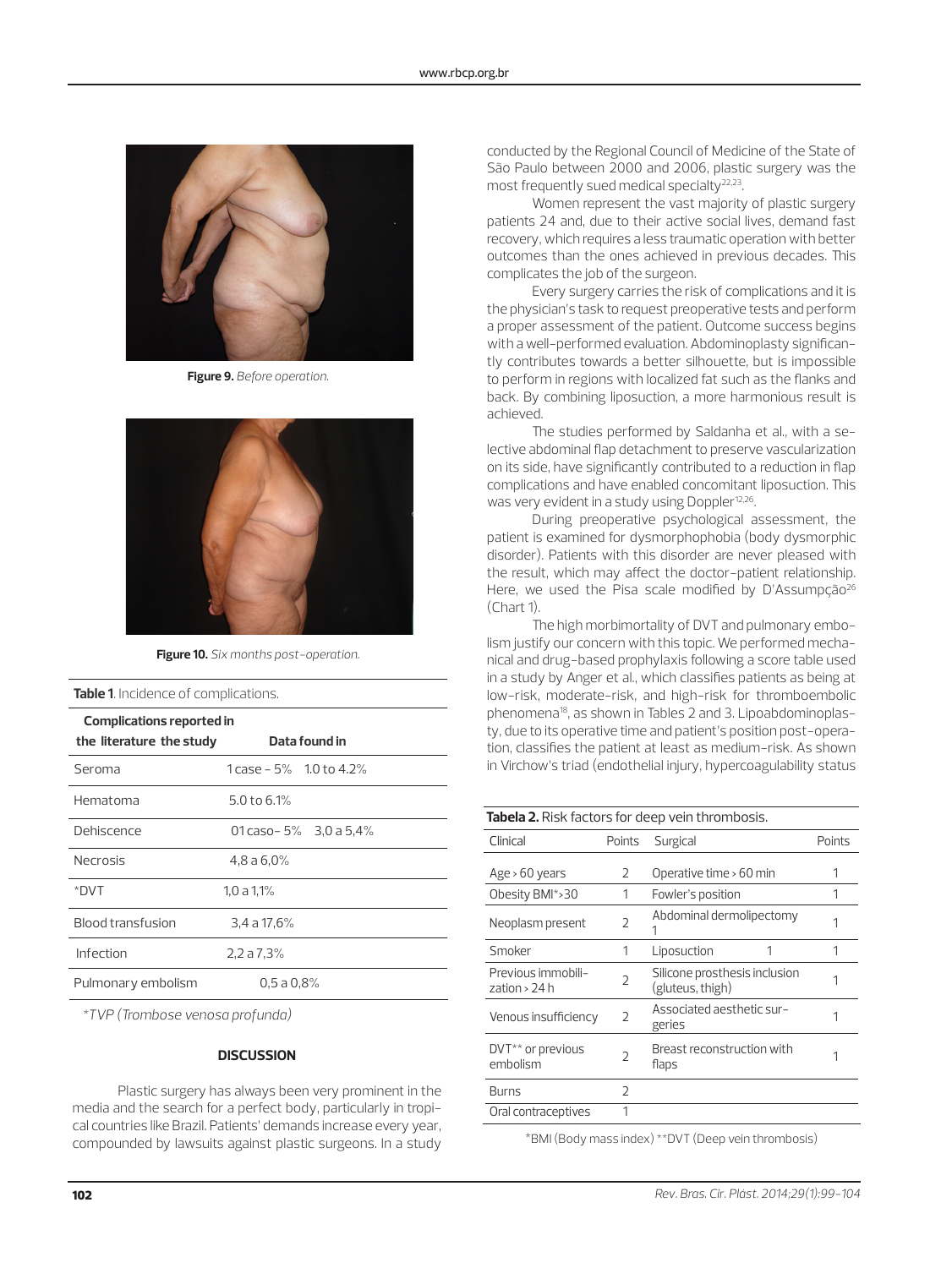| Table 3. Prophylactic measures according to risk classification. |                                                                |                                                                             |  |  |
|------------------------------------------------------------------|----------------------------------------------------------------|-----------------------------------------------------------------------------|--|--|
| Low risk (1 point)                                               | Moderate risk (2-4<br>points)                                  | High risk $($ 4<br>points)                                                  |  |  |
| Intermittent<br>pneumatic com-<br>pression                       | Intermittent pneu-<br>matic compression                        | Intermittent<br>pneumatic com-<br>pression                                  |  |  |
| Early mobilization                                               | Early mobilization                                             | Early mobilization                                                          |  |  |
| Elastic stocking                                                 | Elastic stocking                                               | Elastic stocking                                                            |  |  |
|                                                                  | Low molecular wei-<br>ght heparin (subcu-<br>taneously) 20 mg* | Low molecular<br>weight heparin<br>(subcutaneously)<br>$40 \,\mathrm{mg}^*$ |  |  |

*\*In a study by Anger et al., moderate-risk and high-risk patients received 40 mg low molecular weight heparin.*

**Chart 1.** Questionnaire for the assessment of dysmorphophobia. **REFERENCES** 

| 1) Are you convinced that some part of your body is not estheti-   |
|--------------------------------------------------------------------|
| cally satisfactory? () YES () NO                                   |
| 2) De vau leek at vaugelf leng and attentively, carefully analysis |

**2) Do you look at yourself long and attentively, carefully analyzing parts of your body you dislike? ( ) YES ( ) NO**

**3) Do you radically avoid looking at yourself in the mirror and at parts you dislike? ( ) YES ( ) NO**

**4) Do you believe that people look at you, especially at parts of your body you dislike? ( ) YES ( ) NO**

**5) Do you try to hide parts of your body that annoy you by putting on makeup, clothes, or other accessories? ( ) YES ( ) NO**

**6) Do you believe that plastic surgery can radically change your life by correcting the defect that annoys you? ( ) YES ( ) NO**

**7) Have you neglected or felt discouraged in performing everyday activities because of the defect that annoys you? ( ) YES ( ) NO**

**8) Have you ever undergone other treatments or surgery to correct this defect without obtaining a satisfactory result? ( ) YES ( ) NO**

**9) Does this defect cause you anger, impatience, or aggressiveness, especially in your relationship with relatives, friends, or coworkers? ( ) YES ( ) NO**

**10) Are there moments in which you feel so annoyed with this defect that you fail to see a meaning in your life and you even think of dying? ( ) YES ( ) NO**

**RESULT: The higher the number of positive responses to the first seven questions, the greater the attention the surgeon should pay to the possibility that the patient may have dysmorphophobia and be a bad candidate for plastic surgery. In addition, if an affirmative response is provided to the last three questions, the patient should not be operated under any circumstances but rather referred for psychiatric assessment and possible treat**

and stasis of blood flow), patients undergoing this type of surgery present all the factors necessary for the development of thromboembolic problems.

#### **CONCLUSION**

Lipoabdominoplasty has been shown to be a safe surgical technique that provides good results to patients. Surgeons should always be attentive to the possibility that thromboembolic phenomena may occur and take preventative action through mechanical and drug-based prophylaxis.

The psychological factors, which can cause future complaints and affect the doctor-patient relationship, should also not be ignored.

A rigorous assessment must be performed from the preoperative period to medical discharge to minimize any complications that might occur.

- 1. Pesquisa publicada no site da Sociedade Brasileira de Cirurgia Plástica.www.cirurgiaplastica.org.br(http://www2.cirurgiaplastica.org.br/wp-content/uploads/2012/11/sbcp\_isaps.pdf)
- 2. Kelly HA. Excision of the flat abdominal wall lipectomy. Surg Gynec Obstet. 1910;10:229.
- 3. Callia W. Dermolipectomia abdominal. São Paulo: Carlos Erba, 1963.
- 4. Pitanguy I, Gontijo de Amorim NF, Radwanski HN. Contour surgery in the patient with great weight loss. Aesth Plast Surg. 2000; 24(6):406-11.
- 5. Pitanguy I. Abdominoplaty: Classification and surgical techniques. Rev Bras Cir. 1995; 85:23 44.
- 6. Baroudi R, Ferreira CAA. Seroma, how to avoid it and how to treat it. Aesth Surg J. 1988;18:439.
- 7. Hakme F. Technical details in the lipoaspiration associate with liposuction. Rev. Bras. Cir. 1985;75(5): 331-7
- 8. Avelar JM. Surgical anatomy and distribution of the subcutaneous fat tissue on Human Body. In: Avelar JM, Illous YG (ada.). Lipoaspiração. São Paulo: Ed.Hipócrates, 1986: 45-57.
- 9. Avelar JM. Abdominoplasty: A new technique without underminig and fat layer removal. Arquivo Catarinense de medicina. 2000; 29: 147-9.
- 10. Illouz YG. Study of subcutaneous fat. Aesth Plast Surg. 1990; 14(3):165-77.
- 11. Illouz YG. A new safe and aesthetic approach to suction abdominoplasty Aesth Plast Surg. 1992;16(3):237-45.
- 12. Saldanha O. Lipoabdominoplastia-Técnica Saldanha. Rev. Soc. Bras. Cir. Plast. 2003; lS(1):37-46.
- 13. Avelar JM. Uma nova técnica de abdominoplastia: sistema vascular fechado de retalho subdérmico dobrado sobre si mesmo, combinado com lipoaspiração. Rev Bras Cirurg. 1999; 27(3):3-20.
- 14. Saldanha OR, Souza Pinto EB, Mattos Jr. WN, Pazetti CE, Lopes Bello EM, Rojas Y et al. Lipoabdominoplasty with selective and safe undermining. Aesthetic Plast Surg. 2003;27(4):322-7.